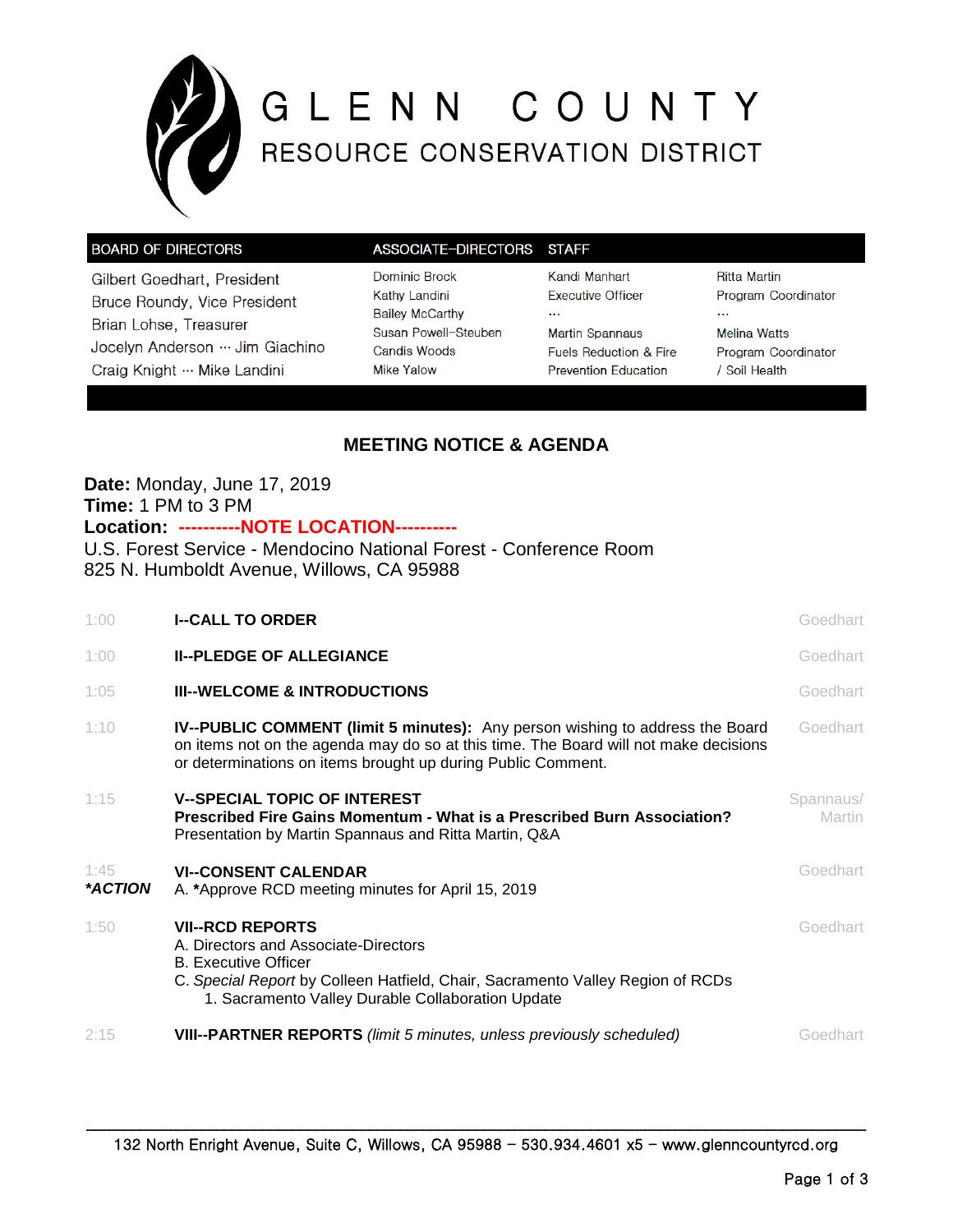## **IX--FINANCIAL/BUDGET REPORT**

2:30

- **\****ACTION* A. **\***Discussion and possible action to accept the following reports:
	- 1. UMPQUA Bank Statements and Reconciliations
	- 2. Balance Sheet
	- 3. Actuals vs. Budget
- **\****ACTION* B. **\***Discussion and possible action to approve RCD Cash Disbursement Journal (Check Detail Register since previous RCD Meeting)
- **\****ACTION* C. **\***Discussion and possible action to approve staff salary increases, effective July 1, 2019 for Executive Officer (K. Manhart) and Program Coordinators (R. Martin and M. Watts)

#### .2:45 **X--RCD PROJECTS & PROGRAMS UPDATE Fee-For-Service Partnerships**

- A. Colusa Glenn Subwatershed Program Outreach and Education Services
- B. Glenn County Rangeland Association Secretary/Treasurer Services
- C. Sacramento Valley Region of RCDs Secretary/Treasurer Services *NEW*

## **Federal Agreements**

A. USDA NRCS Cooperative Agreement - Soil Health

#### **State Agreements**

- A. CAL FIRE #5GG17226 Glenn County Highway 162 and County Road 306 Fuel Breaks
- B. CAL FIRE #5GG17227 Glenn County Community Wildfire Protection Plan Update for Community Protection Projects
- C. CAL FIRE #5GG17228 Tehama-Glenn Fire Safe Council Fire Prevention Education Program
- 1. Ice Cream Social in Elk Creek June 14<sup>th</sup> from 6-8 PM
- D. CDFA Technical Assistance for HSP, SWEEP, AMMP Final Report & Invoice **Submitted**

## **Sponsored Programs**

- A. RCD *Connects with Kids*
	- 1. Glenn County Agriculture + Conservation Education Committee
	- 2. Nesting Habitat Products: Bat, Owl, Song Bird and Wood Duck for Sale
	- 3. Wildlife Escape Ramps for Livestock Troughs for Sale
	- 4. Natural Resources & Range Camp June 16th-21st
	- 5. High School Speak-Off Contest: *"Why do we need to act to save the monarch butterfly? What can RCDs do to help?"* - TBD
	- 6. 5K/10K Fundraiser "Run Your Tail Off… through the Watershed" Trail Run/Walk - Buckhorn Recreation Area, Black Butte Lake - TBD

#### **Other Agreements**

- A. CARCD's Irrigation Evaluations, Technical Assistance and Outreach to Support the SWEEP Assistance Program - Glenn County RCD
- B. NACD Technical Assistance Position Vacancy for Agricultural Engineer Technician
- C. CFSC Glenn County Fire Prevention Education + CWPP Update

#### **Future**

A. Discussion on potential projects and programs - New Grant Application **Opportunities** 

Lohse/ **Staff** 

Manhart/ **Staff**